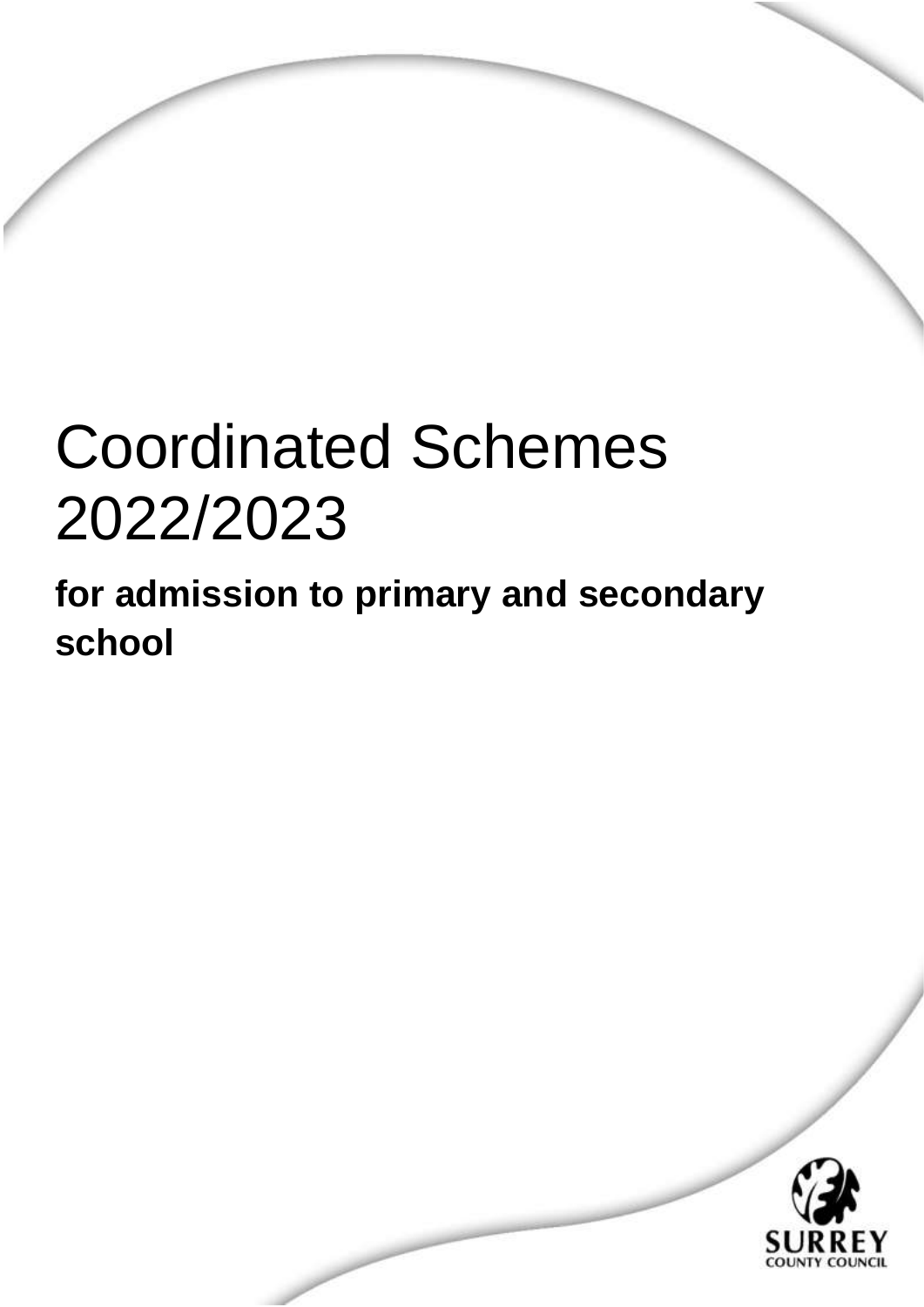# Coordinated schemes for admission to primary and secondary school for 2022/23

# **Contents**

| Coordinated scheme for admission to primary school (Reception and Year 3) for 2022/23 3         |  |
|-------------------------------------------------------------------------------------------------|--|
|                                                                                                 |  |
|                                                                                                 |  |
|                                                                                                 |  |
|                                                                                                 |  |
| Applications and changes of preference received after the closing date but before 19 April 2022 |  |
| Applications and changes of preference received between 19 April 2022 and 31 August 2022.6      |  |
|                                                                                                 |  |
|                                                                                                 |  |
| Coordinated scheme for admission to secondary school (Year 7 and Year 10) for 2022/23 9         |  |
|                                                                                                 |  |
|                                                                                                 |  |
|                                                                                                 |  |
|                                                                                                 |  |
|                                                                                                 |  |
|                                                                                                 |  |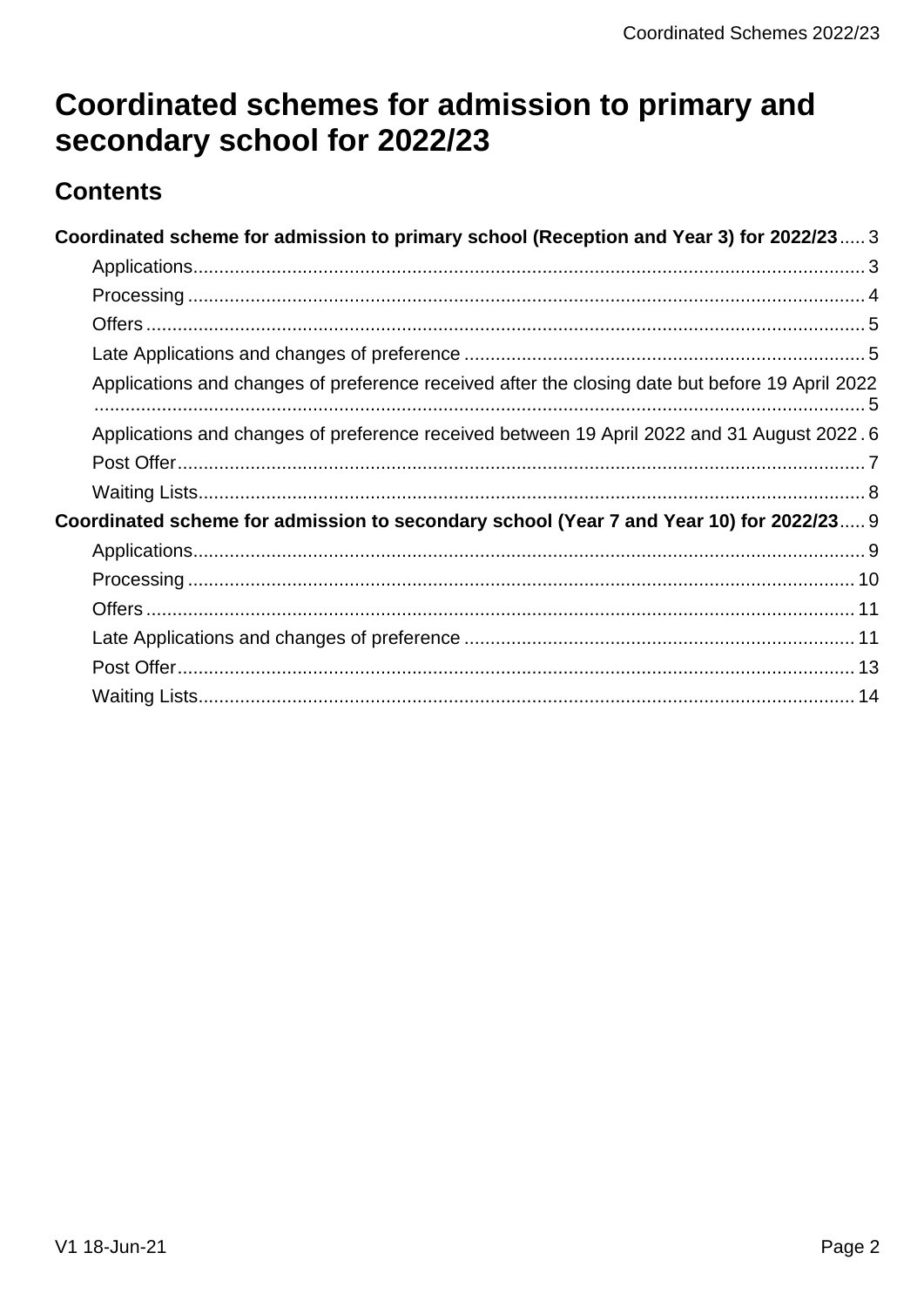# <span id="page-2-0"></span>**Coordinated scheme for admission to primary school (Reception and Year 3) for 2022/23**

# <span id="page-2-1"></span>**Applications**

- 1. Surrey's admissions and transport team will distribute information leaflets on admissions early in September 2021. These will be available in all Surrey primary schools. The leaflet will refer parents to the Surrey County Council website www.surreycc.gov.uk/admissions via which parents will be able to access the admissions information and apply online from 1 November 2021. Alternatively, they can obtain a primary school admissions booklet and a paper preference form by ringing the Surrey Schools and Childcare Service on 0300 200 1004.
- 2. All parents living in Surrey must only complete Surrey's online application form or a Surrey paper form which will be available from 1 November 2021. Parents living outside Surrey must use their home local authority's form to apply for a place at a Surrey school. Parents living in Surrey can apply for a school in another local authority on Surrey's online or paper form. Along with all other local authorities, Surrey operates an equal preference system. Surrey's application form invites parents to express a preference for up to four maintained primary schools or academies (including free schools) within and/or outside of Surrey. This enables Surrey County Council to offer a place at the highest possible ranked school for which the applicant meets the admission criteria.
- 3. In accordance with the School Admissions Code, the order of preference given on the application form will not be revealed to a school within the area of Surrey. However, where a parent resident in Surrey expresses a preference for a school in the area of another local authority, the order of preference for that local authority's school will be revealed to that local authority in order that it can determine the highest ranked preference in cases where a child is eligible for a place at more than one school in that local authority's area.
- 4. The closing date for all applications (either online or paper) will be 15 January 2022. Changes to ranked preferences and applications received after the closing date will not be accepted unless they are covered by paragraphs in this scheme which relate to late applications and changes of preference. If a parent completes more than one application stating different school preferences, Surrey's admissions and transport team will accept the form submitted on the latest date before the closing date. If the date is the same, Surrey's admissions and transport team will contact the parents to ask them to confirm their ranked preferences.
- 5. Schools that are their own admission authority must not use any other application form but may use a supplementary form if they need to request additional information that is required to apply their admission criteria. Surrey County Council's website and Surrey's primary school admissions booklet will indicate which schools require a supplementary form. Supplementary forms can be accessed via the website or can be obtained from each school. All supplementary forms should be returned to the school by the date specified by the school but in any case no later than the national closing date of 15 January 2022. The supplementary form should clearly indicate where it is to be returned. Where supplementary forms are used by admission authorities within Surrey, the admissions and transport team will seek to ensure that these only collect information which is required by the published oversubscription criteria, in accordance with the School Admissions Code.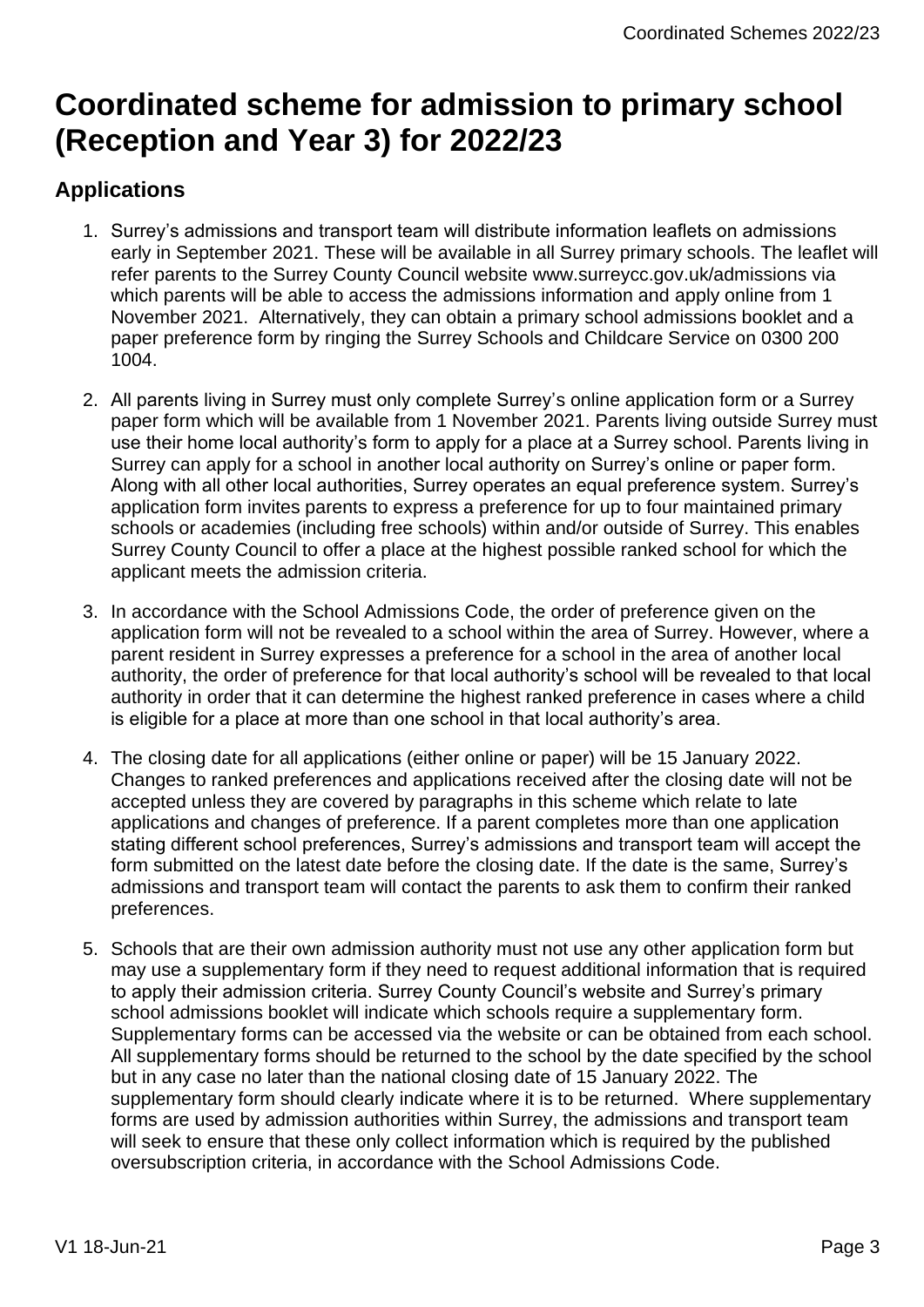- 6. Where a school in Surrey receives a supplementary form, Surrey's admissions and transport team will not consider it to be a valid application unless the parent/carer has also listed the school on their home local authority's common application form.
- 7. It is recommended that any paper preference forms handed in to schools should be sent to Surrey's admissions and transport team immediately.
- 8. Surrey's admissions and transport team will confirm the status of any resident child for whom it receives a common application form stating s/he is a looked after or previously looked after child and will provide evidence to the maintaining local authority in respect of a preference for a school in its area by 4 February 2022.
- 9. Surrey's admissions and transport team will advise a maintaining local authority of the reason for any preference expressed for a school not in its area and will forward any supporting documentation to the maintaining local authority by 4 February 2022.
- 10.Surrey's admissions and transport team will advise a maintaining local authority of the reason for any application made in respect of a child resident in Surrey to be admitted outside of their correct age cohort, and will forward any supporting documentation to the maintaining local authority by 4 February 2022.
- 11.Surrey County Council participates in the Pan London Coordinated Admission Scheme. Surrey's admissions and transport team will upload application data relating to preferences for schools in other participating local authorities, which have been expressed within the terms of Surrey's scheme, to the Pan London Register by 4 February 2022. Alternative arrangements will be made to forward applications and supporting information to nonparticipating local authorities.
- 12.Surrey County Council will participate in the Pan London application data checking exercise scheduled between 14 and 18 February 2022.

# <span id="page-3-0"></span>**Processing**

- 13.By 7 February 2022, Surrey's admissions and transport team will have assessed the level of preferences for each school and will send all admission authority schools a list of their preferences so that they can apply their admission criteria.
- 14.By 3 March 2022 all schools which are their own admission authority will have applied their admission criteria and will provide Surrey's admissions and transport team with a list of all applicants in rank order. This will enable Surrey to offer places to ensure that under the terms of the coordinated scheme each applicant is offered the highest possible ranked preference. Surrey County Council will expect schools to adhere to their published admission number unless there are exceptional circumstances such as if this would not enable Surrey to fulfil its statutory duty where the demand for places exceeds the number of places available.
- 15.Surrey's admissions and transport team will carry out all reasonable checks to ensure that pupil rankings are correct for all schools in Surrey before uploading data to the Pan London Register.
- 16.Between 17 and 24 March 2022 Surrey's admissions and transport team will send and receive electronic files with all coordinating local authorities, in order to achieve a single offer.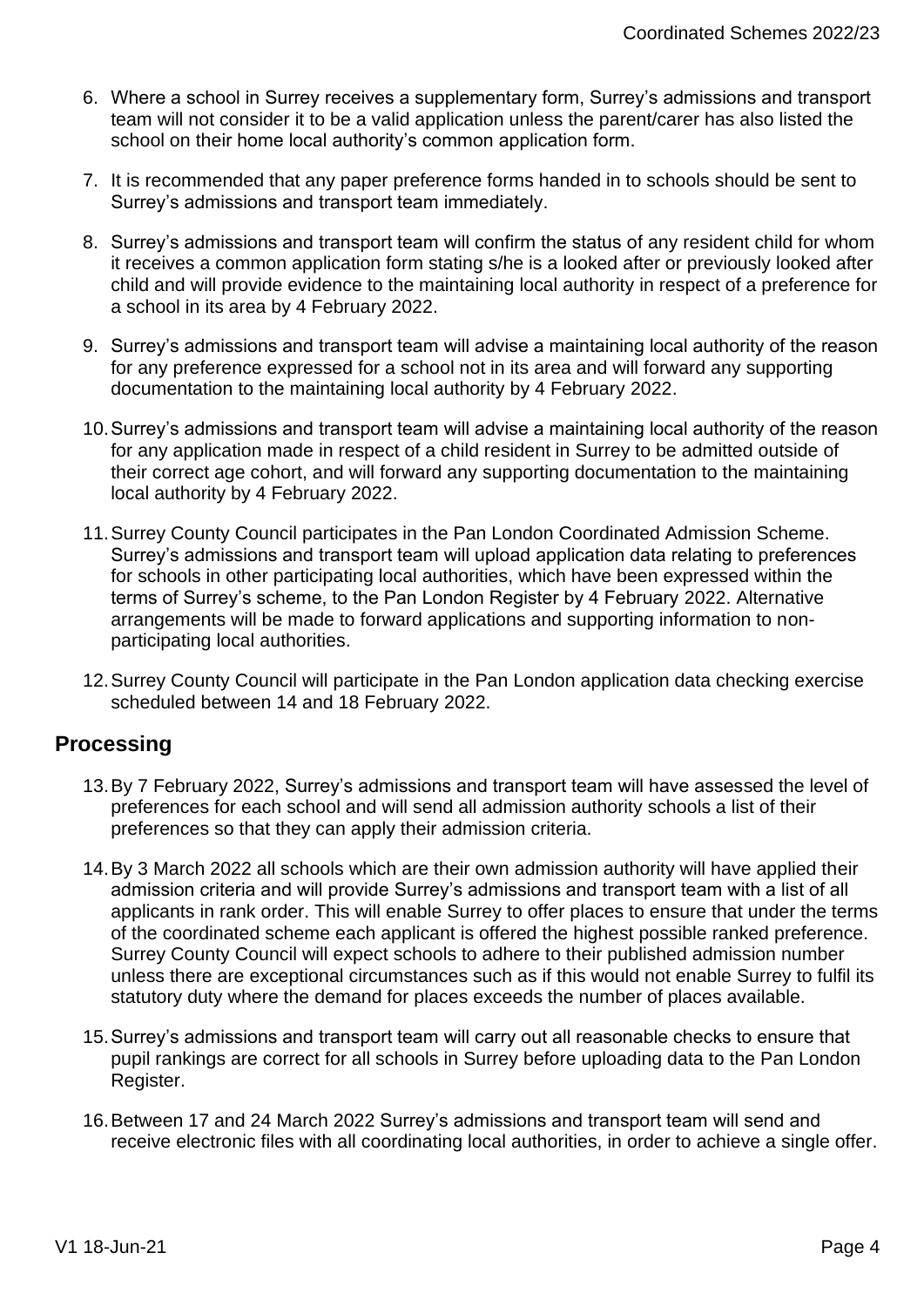# <span id="page-4-0"></span>**Offers**

- 17.Surrey's admissions and transport team will identify the school place to be offered and communicate information as necessary to other local authorities by 24 March 2022. In instances where more than one school could make an offer of a place to a child, Surrey's admissions and transport team will offer a place at the school which the parent had ranked highest on the application form. Where Surrey is unable to offer a place at any of the preferred schools the admissions and transport team will offer a place at an alternative community or voluntary controlled school with places or by arrangement with an academy or foundation, free, trust or voluntary aided school with places.
- 18.Surrey's admissions and transport team will not make an additional offer between the end of the iterative process and 19 April 2022 which may impact on an offer being made by another participating local authority.
- 19.Notwithstanding paragraph 16, if an error is identified within the allocation of places at a Surrey school, the admissions and transport team will attempt to manually resolve the allocation to correct the error. Where this impacts on another local authority (either as a home or maintaining local authority) Surrey's admissions and transport team will liaise with that local authority to attempt to resolve the correct offer and any multiple offers which might occur. However, if another local authority is unable to resolve a multiple offer, or if the impact is too far reaching, Surrey's admissions and transport team will accept that the applicant(s) affected might receive a multiple offer.
- 20.Surrey's admissions and transport team will participate in the Pan London offer data checking exercise scheduled between 25 March and 6 April 2022.
- 21.Surrey's admissions and transport team will send a file to the E-Admissions portal with outcomes for all resident applicants who have applied online no later than 11 April 2022.
- 22.By 19 April 2022 lists of children being allocated places will be sent to primary schools for their information.
- 23.On 19 April 2022 an outcome will be sent by Surrey's admissions and transport team to all parents who have completed a Surrey application form. Where a first preference has not been met a letter will be sent by first class post which will refer parents to Surrey's website or the contact centre for further advice. Parents will be asked to confirm whether or not they wish to accept any school place offered. **Under no circumstances must any school write to or make any other contact with parents to make an offer of a place, or take any action to inform them that a place will or will not be offered before 19 April 2022.**

# <span id="page-4-1"></span>**Late Applications and changes of preference**

24.It is recognised that applications will be received after the closing date and that some parents will wish to change their preferences e.g. if a family is new to the area or has moved house. Such applications must still be dealt with and this section deals with applications received in these circumstances.

#### <span id="page-4-2"></span>**Applications and changes of preference received after the closing date but before 19 April 2022**

25.Some late applications will be treated as late for good reason. These will generally relate to applications from families who are new to the area where it could not reasonably have been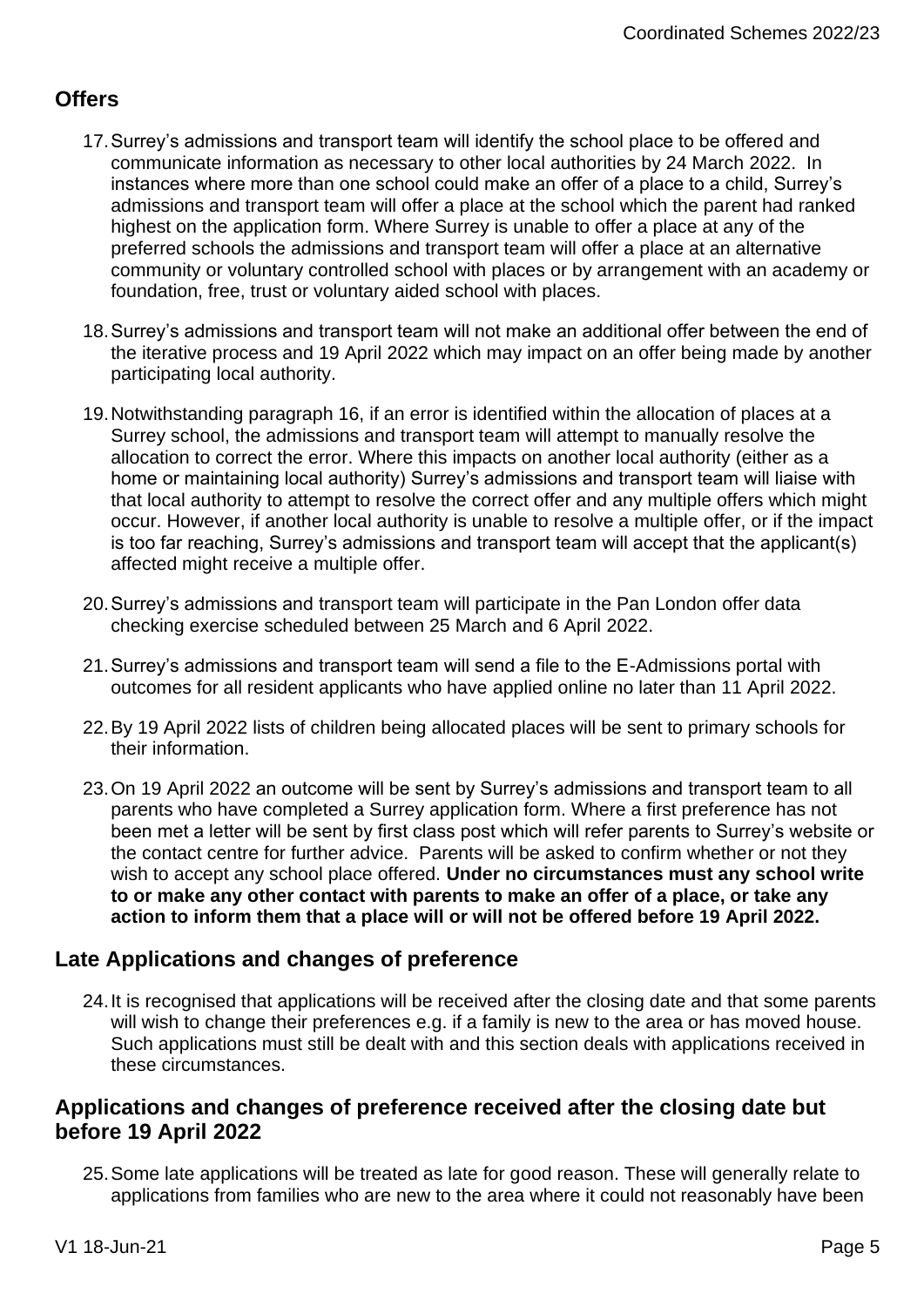expected that an application could have been made by the closing date. Applicants must be able to provide recent proof of ownership or tenancy of a Surrey property (completion or signed tenancy agreement). Other cases might relate to a single parent family where the parent has been ill or where there has been a recent bereavement of a close relative. These cases will be considered individually on their merits.

- 26.The latest date that an application can be accepted as late for good reason is 10 February 2022. If an application is deemed late for good reason and all supporting information is received by this date it will be passed to any admission authority named for consideration alongside all applications received on time.
- 27.Where applications which have been accepted as late for good reason contain preferences for schools in other local authorities the admissions and transport team will forward the details to maintaining local authorities as they are received.
- 28.Where an applicant lives out of county, Surrey will accept late applications which are considered to be on time within the terms of the home local authority's scheme up to 10 February 2022.
- 29.The latest date for the upload to the Pan London Register of late applications which are considered to be on time is 11 February 2022.
- 30.Where an applicant moves from one home local authority to Surrey after submitting an on time application under the terms of the former home local authority's scheme, Surrey will accept the application as on time up to 10 February 2022, on the basis that an on time application already exists within the system.
- 31.Late applications from parents where it could reasonably have been expected that an application could have been made by the closing date and those received after 10 February 2022 will be considered as late. These applications will not be processed until after all on time applications have been considered.
- 32.Some parents may wish to change a preference after the closing date due to a change of circumstances. Surrey's admissions and transport team will accept changes to preferences after the closing date only where there is good reason, such as a house move or other significant change of circumstance, which makes the original preference no longer practical. Any such request for a change of preference must be supported by documentary evidence and must be received by 10 February 2022. Any changes of preference received after 10 February 2022 will not be considered until all on time applications have been dealt with.

# <span id="page-5-0"></span>**Applications and changes of preference received between 19 April 2022 and 31 August 2022**

- 33.Applications will continue to be received after 19 April 2022. Only those preferences expressed on the application form will be valid. Where the school is its own admission authority the application data will be sent to them requesting an outcome for the preference within 14 days. Once the outcome is known for each preference Surrey's admissions and transport team will issue the outcome letter to the parent.
- 34.Where the stated preference is for a school in a neighbouring authority the application form will be passed to that authority requesting an outcome for the preference within 14 days. Once the outcome is known for each preference Surrey's admissions and transport team will issue the outcome letter to the parent.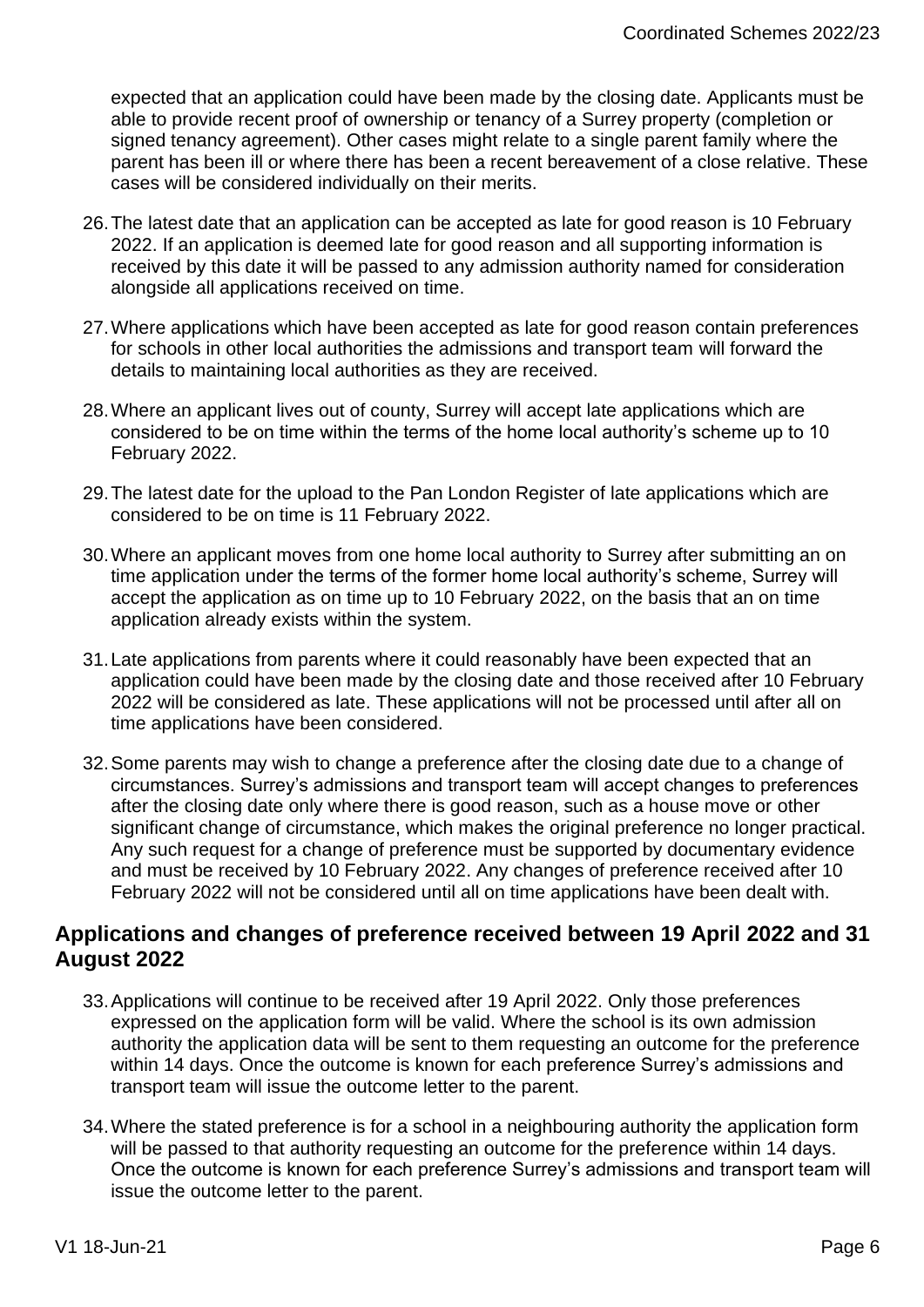- 35.After 19 April 2022 some parents may wish to change a preference or order of preference due to a change of circumstances. Surrey's admissions and transport team will accept changes to preferences or order of preferences after 19 April 2022. Parents may also name additional preferences after the offer day of 19 April 2022.
- 36.The coordination scheme will end on 31 August 2022. Applications received after 31 August 2022 will be considered in line with Surrey's in year admissions procedures.

# <span id="page-6-0"></span>**Post Offer**

- 37.Surrey's admissions and transport team will request that resident applicants accept or decline the offer of a place by 4 May 2022, or within two weeks of the date of any subsequent offer.
- 38.If they do not respond by this date Surrey's admissions and transport team will issue a reminder. If the parent still does not respond the admissions and transport team or the school, where it is its own admission authority, will make every reasonable effort to contact the parent to find out whether or not they wish to accept the place. Only where the parent fails to respond and the admissions and transport team or school, where it is its own admission authority, can demonstrate that every reasonable effort has been made to contact the parent, will the offer of a place be withdrawn.
- 39.Where an applicant resident in Surrey accepts or declines a place in a Surrey school by 4 May 2022, Surrey's admissions and transport team will forward the information to the school by 11 May 2022.
- 40.Where an applicant resident in Surrey accepts or declines a place in a school maintained by another local authority by 4 May 2022, Surrey's admissions and transport team will forward the information to the maintaining local authority by 11 May 2022. Where such information is received from applicants after 4 May 2022, Surrey's admissions and transport team will pass it on to the maintaining local authority as it is received.
- 41.Where an acceptance or decline is received for a Surrey school in respect of an applicant resident outside Surrey, Surrey's admissions and transport team will forward the information to the school as it is received.
- 42.When acting as a maintaining local authority, Surrey will inform the home local authority, where different, of an offer that can be made for a maintained school or academy (including a free school) in Surrey, in order that the home local authority can offer the place.
- 43.When acting as a maintaining local authority, Surrey and the admission authorities within it will not inform an applicant resident in another local authority that a place can be offered.
- 44.When acting as a home local authority, Surrey will offer a place at a maintained school or academy (including a free school) in the area of another local authority, provided that the school is ranked higher on the common application form than any school already offered.
- 45.When acting as a home local authority, when Surrey is informed by a maintaining local authority of an offer which can be made to an applicant resident in Surrey which is ranked lower on the common application form than any school already offered, it will inform the maintaining local authority that the offer will not be made.
- 46.When acting as a home local authority, when Surrey has agreed to a change of preferences or preference order, it will inform any maintaining local authority affected by the change.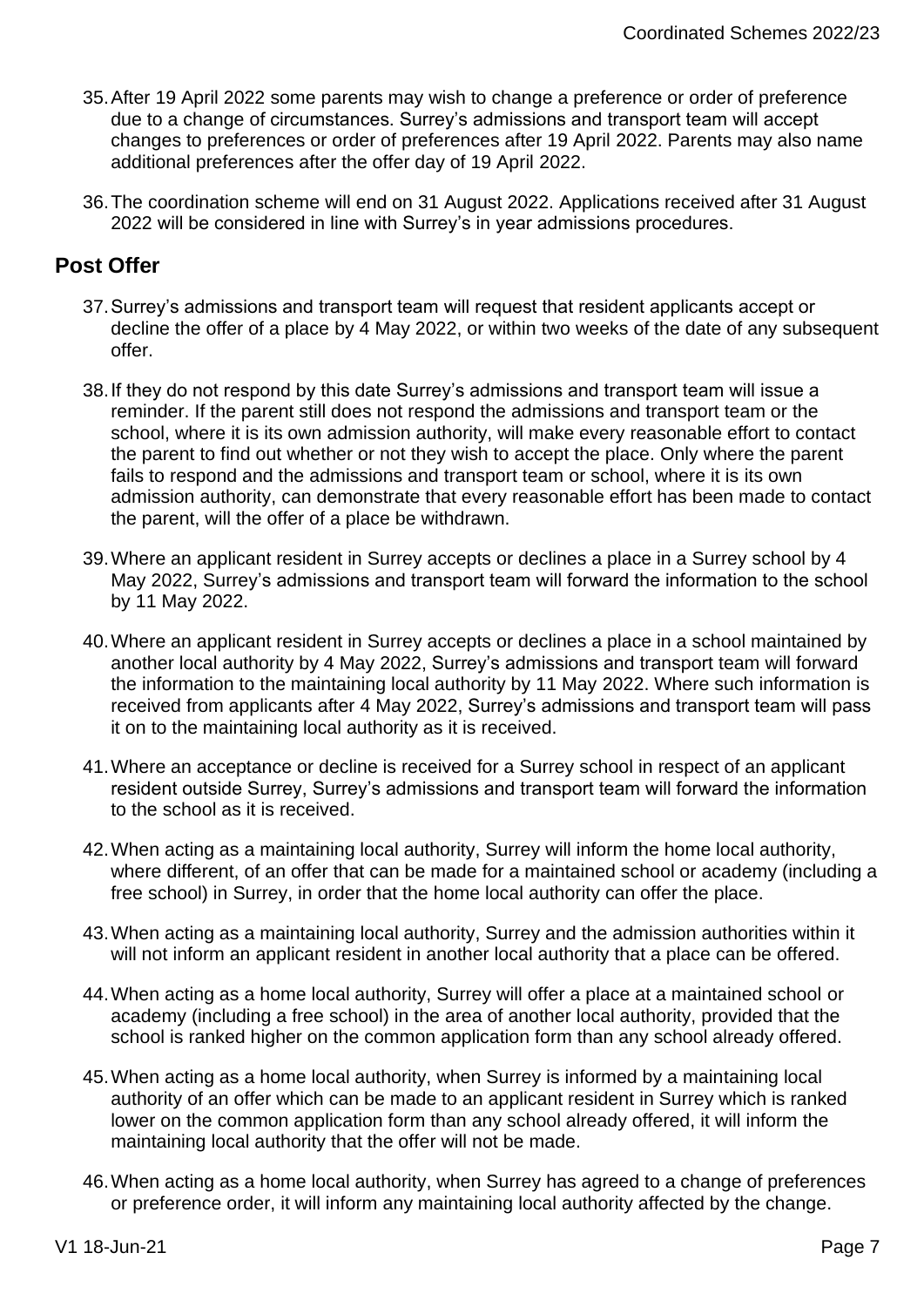- 47.When acting as a maintaining local authority, Surrey will inform the home local authority, where different, of any change to an applicant's offer status as soon as it occurs.
- 48.When acting as a maintaining local authority, Surrey will accept new applications (including additional preferences or preference order changes) from home local authorities for maintained schools and academies (including free schools) in its area.

# <span id="page-7-0"></span>**Waiting Lists**

- 49.Where a child does not receive an offer of their first preference school, their name will be placed on the waiting list for each school in Surrey that is named as a higher preference school to the one they have been offered, in accordance with the policy of each admission authority. Parents will be advised that if they want to go on the waiting list for an out of county preference school that they should contact the school or the maintaining local authority for the school to establish their policy on waiting lists.
- 50.Details of pupils who have not been offered a higher preference school will be shared with the admission authority for each Surrey school by 19 April 2022.
- 51.Each admission authority will operate waiting lists so that it is clear which child will be eligible for the next offer of a place should a vacancy arise. The waiting list order will be determined by the admission criteria of the school. However all offers must be made by the home local authority. Admission authorities are encouraged to share waiting list information confidentially with other local schools to support effective planning of school places.
- 52.Schools within Surrey will not inform any applicant that a place can be offered in advance of such notification being sent by the home local authority.
- 53.Waiting lists for each school will be held until at least the end of the Autumn term after which some schools may cancel their waiting lists. Details of how waiting lists for each school will be managed will be set out in the admission arrangements that apply to each school.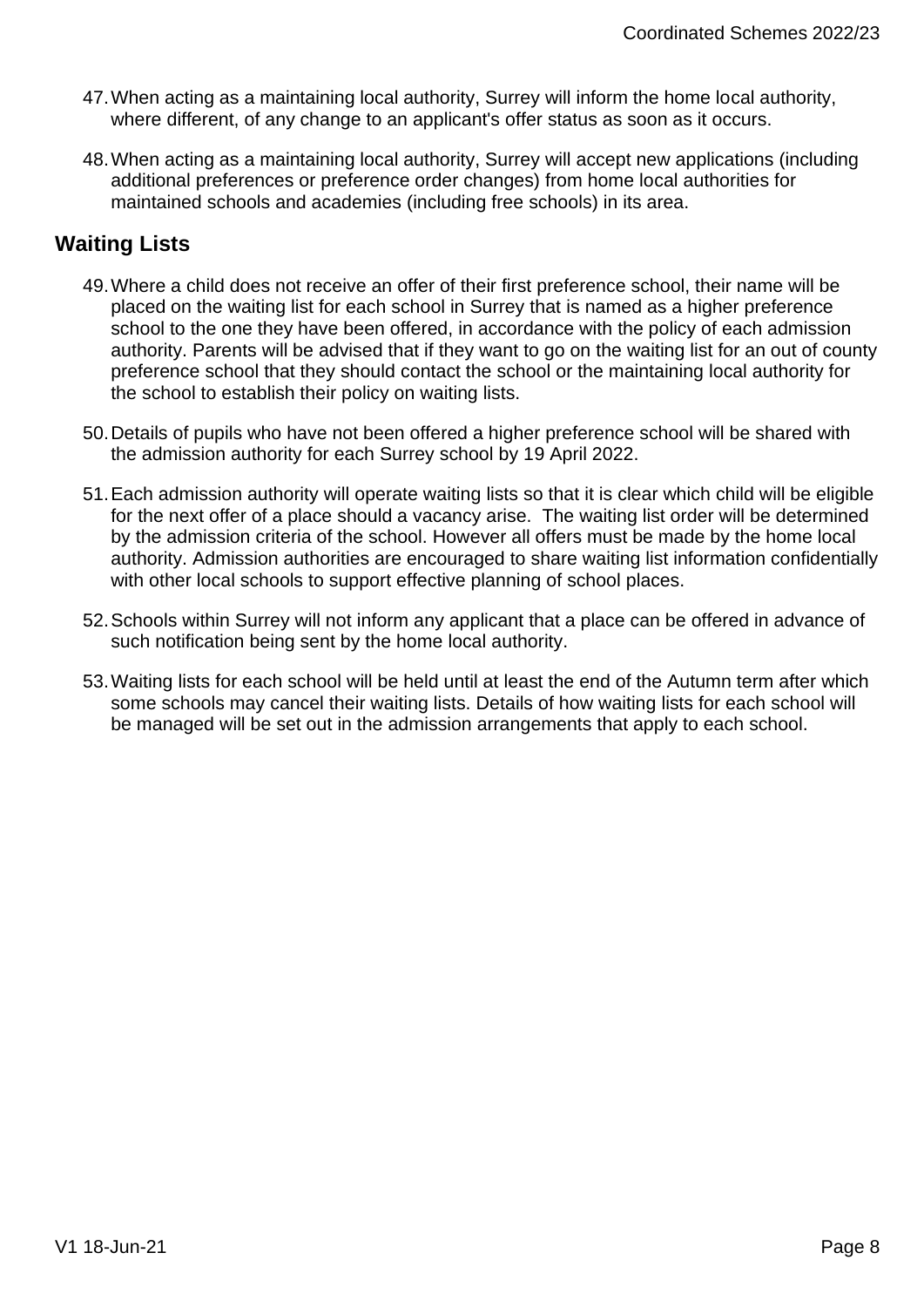# <span id="page-8-0"></span>**Coordinated scheme for admission to secondary school (Year 7 and Year 10) for 2022/23**

# <span id="page-8-1"></span>**Applications**

- 1. Surrey's admissions and transport team will distribute information leaflets on admissions early in September 2021. These will be distributed to all children in Year 6 in Surrey maintained schools who are resident in Surrey. The leaflet will refer parents to the Surrey County Council website www.surreycc.gov.uk/admissions via which parents will be able to access the admissions information and apply online from 1 September 2021. Alternatively, they can obtain a secondary school admissions booklet and a paper preference form by ringing the Surrey Schools and Childcare Service on 0300 200 1004.
- 2. All parents living in Surrey must only complete Surrey's online application form or a Surrey paper form which will be available from 1 September 2021. Parents living outside Surrey must use their home local authority's form to apply for a place at a Surrey school. Parents living in Surrey can apply for a school in another local authority on Surrey's online or paper form. Along with all other local authorities, Surrey operates an equal preference system. Surrey's application form for Year 7 invites parents to express a preference for up to six maintained secondary schools or academies (including free schools) within and/or outside of Surrey (and any city technology college that has agreed to participate in their local authority's qualifying scheme). Surrey's application form for Year 10 invites parents to express a preference for up to three university technical colleges or studio schools. These enable Surrey County Council to offer a place at the highest possible ranked school for which the applicant meets the admission criteria.
- 3. In accordance with the School Admissions Code, the order of preference given on the application form will not be revealed to a school within the area of Surrey. However, where a parent resident in Surrey expresses a preference for a school in the area of another local authority, the order of preference for that local authority's school will be revealed to that local authority in order that it can determine the highest ranked preference in cases where a child is eligible for a place at more than one school in that local authority's area.
- 4. The closing date for all applications (either online or paper) will be 31 October 2021. Changes to ranked preferences and applications received after the closing date will not be accepted unless they are covered by the paragraphs in this scheme which relate to late applications and changes of preference. If a parent completes more than one application stating different school preferences, Surrey's admissions and transport team will accept the form submitted on the latest date before the closing date. If the date is the same, Surrey's admissions and transport team will contact the parents to ask them to confirm their ranked preferences.
- 5. Schools that are their own admission authority must not use any other application form but may use a supplementary form if they need to request additional information that is required to apply their admission criteria. Surrey County Council's website and the secondary school admissions booklet will indicate which schools require a supplementary form. Supplementary forms can be accessed via the website or can be obtained from each school. All supplementary forms should be returned to the school by the date specified by the school but in any case no later than the national closing date of 31 October 2021. The supplementary form should clearly indicate where it is to be returned. Where supplementary forms are used by admission authorities within Surrey, the admissions and transport team will seek to ensure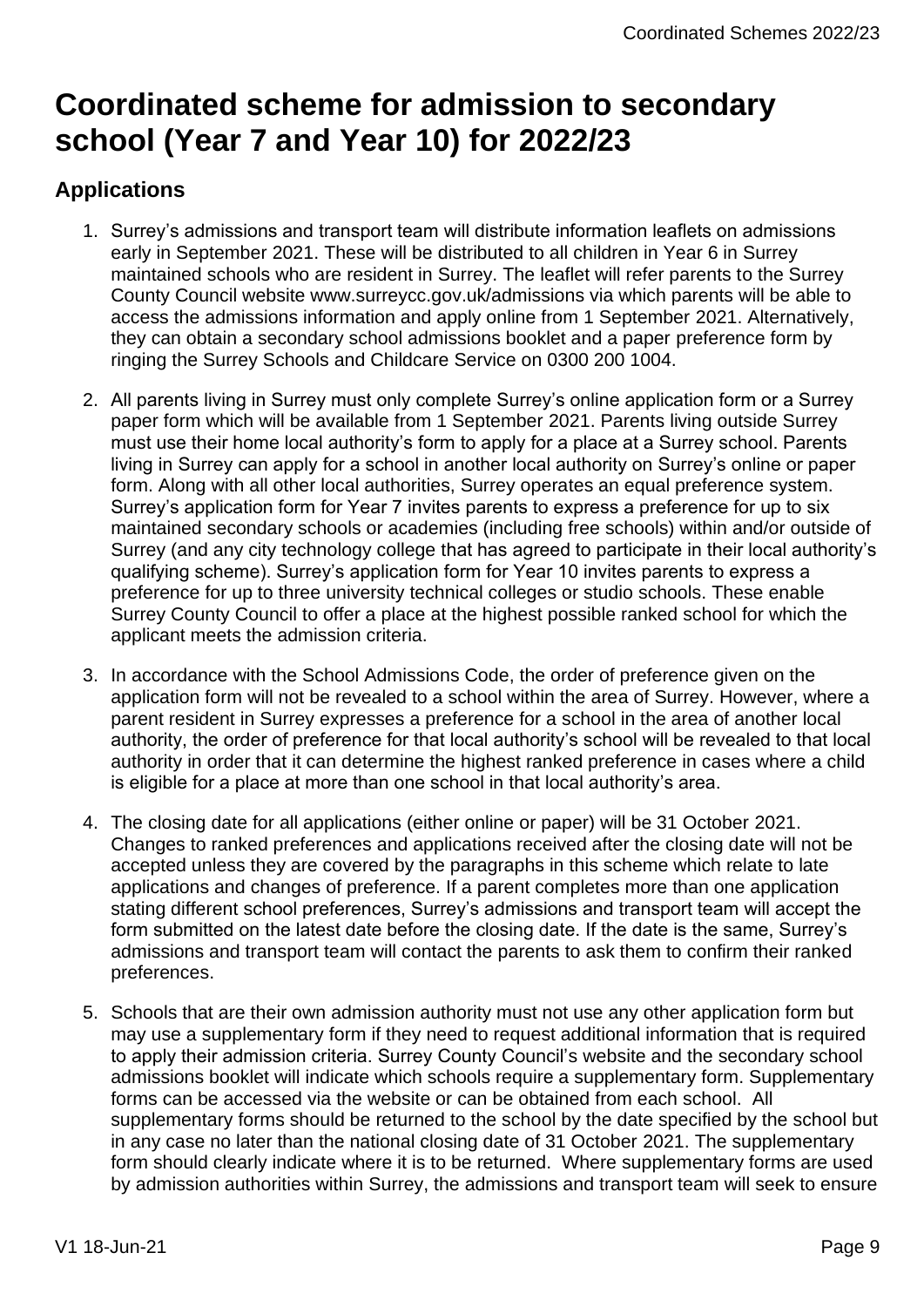that these only collect additional information which is required by the published oversubscription criteria in accordance with the School Admissions Code.

- 6. Where a school in Surrey receives a supplementary form, Surrey's admissions and transport team will not consider it to be a valid application unless the parent/carer has also listed the school on their home local authority's common application form.
- 7. Surrey's admissions and transport team will confirm the status of any resident child for whom it receives a common application form stating s/he is a looked after or previously looked after child and will provide evidence to the maintaining local authority in respect of a preference for a school in its area by 12 November 2021.
- 8. Surrey's admissions and transport team will advise a maintaining local authority of the reason for any preference expressed for a school not in its area and will forward any supporting documentation to the maintaining local authority by 12 November 2021.
- 9. Surrey's admissions and transport team will advise a maintaining local authority of the reason for any application made in respect of a child resident in Surrey to be admitted outside of their correct age cohort, and will forward any supporting documentation to the maintaining local authority by 12 November 2021.
- 10.Surrey County Council participates in the Pan London Coordinated Admission Scheme. Surrey's admissions and transport team will upload application data relating to preferences for schools in other participating local authorities, which have been expressed within the terms of Surrey's scheme, to the Pan London Register by 12 November 2021. Alternative arrangements will be made to forward applications and supporting information to nonparticipating local authorities.
- 11.Surrey County Council will participate in the Pan London application data checking exercise scheduled between 13 December 2021 and 4 January 2022.

# <span id="page-9-0"></span>**Processing**

- 12.By 2 December 2021, Surrey's admissions and transport team will have assessed the level of preferences for each school and will send all admission authority schools a list of their preferences so that they can apply their admission criteria.
- 13.By 7 January 2022 all schools which are their own admission authority will have applied their admission criteria and will provide Surrey's admissions and transport team with a list of all applicants in rank order. This will enable Surrey to offer places to ensure that under the terms of the coordinated scheme each applicant is offered the highest possible ranked preference. Surrey County Council will expect schools to adhere to their published admission number unless there are exceptional circumstances such as if this would not enable the local authority to fulfil its statutory duty where the demand for places exceeds the number of places available.
- 14.Surrey's admissions and transport team will carry out all reasonable checks to ensure that pupil rankings are correct for all schools in Surrey before uploading data to the Pan London Register.
- 15.Between 31 January and 11 February 2022 Surrey's admissions and transport team will send and receive electronic files with all coordinating local authorities, in order to achieve a single offer.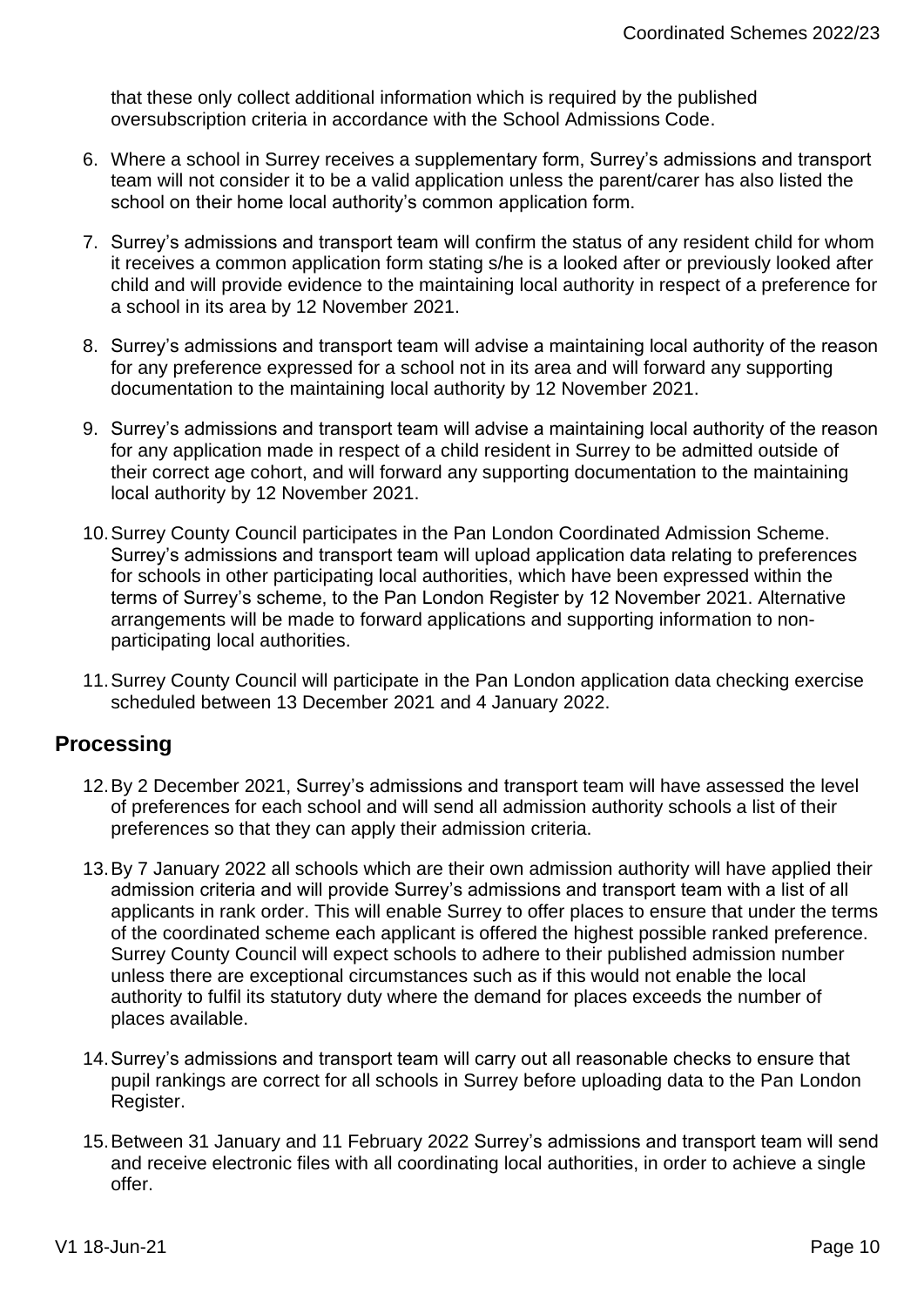# <span id="page-10-0"></span>**Offers**

- 16.Surrey's admissions and transport team will identify the school place to be offered and communicate information as necessary to other local authorities by 11 February 2022. In instances where more than one school could make an offer of a place to a child, Surrey's admissions and transport team will offer a place at the school which the parent had ranked highest on the application form. Where Surrey is unable to offer a place at any of the preferred schools the admissions and transport team will offer a place at an alternative community or voluntary controlled school with places or by arrangement with an academy or foundation, free, trust or voluntary aided school with places.
- 17.Surrey's admissions and transport team will not make an additional offer between the end of the iterative process and 1 March 2022 which may impact on an offer being made by another participating local authority.
- 18.Notwithstanding paragraph 15, if an error is identified within the allocation of places at a Surrey school, the admissions and transport team will attempt to manually resolve the allocation to correct the error. Where this impacts on another local authority (either as a home or maintaining local authority) Surrey's admissions and transport team will liaise with that local authority to attempt to resolve the correct offer and any multiple offers which might occur. However, if another local authority is unable to resolve a multiple offer, or if the impact is too far reaching, Surrey's admissions and transport team will accept that the applicant(s) affected might receive a multiple offer.
- 19.Surrey's admissions and transport team will participate in the Pan London offer data checking exercise scheduled between 14 and 22 February 2022.
- 20.Surrey's admissions and transport team will send a file to the E-Admissions portal with outcomes for all resident applicants who have applied online no later than 23 February 2022.
- 21.By 1 March 2022, lists of children being allocated places will be sent to secondary schools for their information.
- 22.On 1 March 2022 an outcome will be sent by Surrey's admissions and transport team to all parents who have completed a Surrey application form. Where a first preference has not been met a letter will be sent by first class post which will refer parents to Surrey's website or the Contact Centre for further advice. Parents will be asked to confirm whether or not they wish to accept any school place offered. **Under no circumstances must any school write to or make any other contact with parents to make an offer of a place, or take any action to inform them that a place will or will not be offered before 1 March 2022.**

# <span id="page-10-1"></span>**Late Applications and changes of preference**

23.It is recognised that applications will be received after the closing date and that some parents will wish to change their preference e.g. if a family is new to the area or has moved house. Such applications must still be dealt with and this section deals with applications received in these circumstances.

#### **Applications and changes of preference received after the closing date but before 1 March 2022**

24.Some late applications will be treated as late for good reason. These will generally relate to applications from families who are new to the area where it could not reasonably have been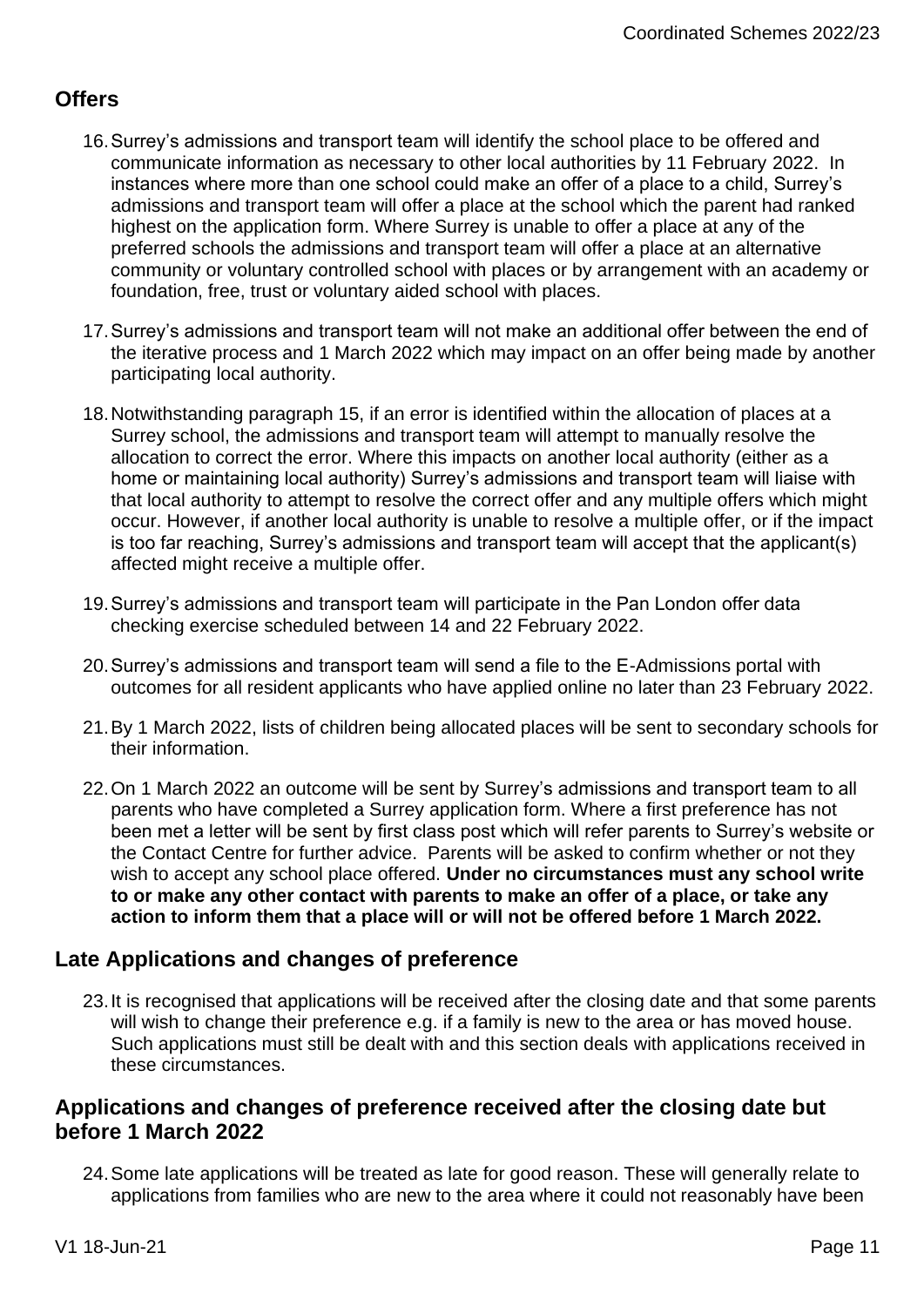expected that an application could have been made by the closing date. Applicants must be able to provide recent proof of ownership or tenancy of a Surrey property (completion or signed tenancy agreement). Other cases might relate to a single parent family where the parent has been ill or where there has been a recent bereavement of a close relative. These cases will be considered individually on their merits.

- 25.The latest date that an application can be accepted as late for good reason is 9 December 2021. If an application is deemed late for good reason and all supporting information is received by this date it will be passed to any admission authority named for consideration alongside all applications received on time.
- 26.Where applications which have been accepted as late for good reason contain preferences for schools in other local authorities the admissions and transport team will forward the details to maintaining local authorities as they are received.
- 27.Where an applicant lives out of county, Surrey will accept late applications which are considered to be on time within the terms of the home local authority's scheme.
- 28.The latest date for the upload to the Pan London Register of late applications which are considered to be on time is 10 December 2021.
- 29.Where an applicant moves from one participating home local authority to another after submitting an on time application under the terms of the former home local authority's scheme, the new home local authority will accept the application as on time up to 9 December 2021, on the basis that an on time application already exists within the Pan London system. Applicants moving to or from non-participating Pan London local authorities will be managed on a case by case basis.
- 30.Late applications from parents where it could reasonably have been expected that an application could have been made by the closing date and those received after 9 December 2021 will be considered as late. These applications will not be processed until after all on time applications have been considered.
- 31.Some parents may wish to change a preference after the closing date due to a change of circumstances. Surrey's admissions and transport team will accept changes to preferences after the closing date only where there is good reason, such as a house move or other significant change of circumstance, which makes the original preference no longer practical. Any such request for a change of preference must be supported by documentary evidence and must be received by 9 December 2021. Any changes of preference received after 9 December 2021 will not be considered until all on time applications have been dealt with.

# **Applications and changes of preference received between 1 March 2022 and 31 August 2022**

- 32.Applications will continue to be received after 1 March 2022. Only those preferences expressed on the application form will be valid. Where the school is its own admission authority the application data will be sent to them requesting an outcome for the preference within 14 days. Once the outcome is known for each preference Surrey's admissions and transport team will issue the outcome letter to the parent.
- 33.Where the stated preference is for a school in a neighbouring authority the application form will be passed to that authority requesting an outcome for the preference within 14 days.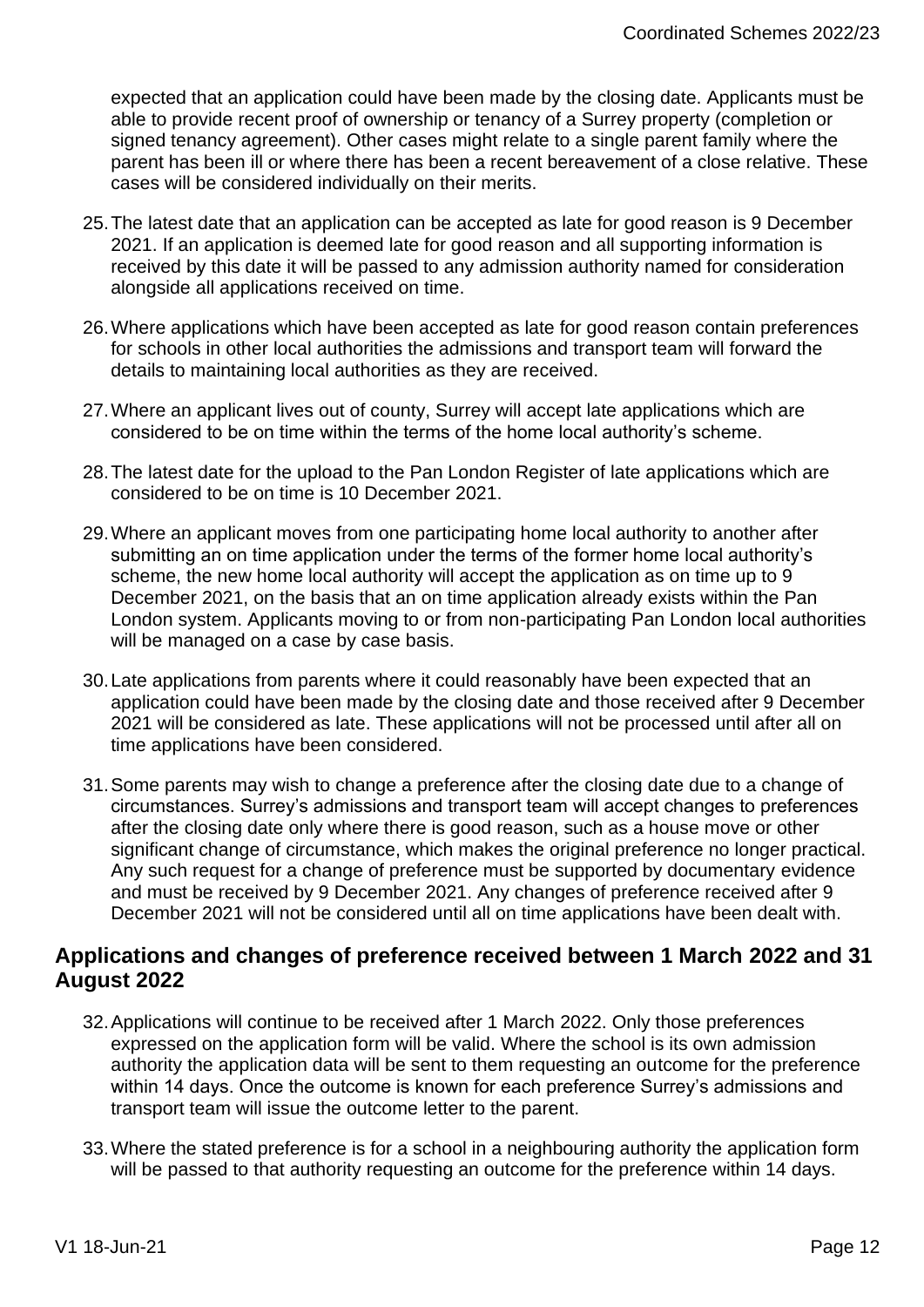Once the outcome is known for each preference Surrey's admissions and transport team will issue the outcome letter to the parent.

- 34.After 1 March 2022 some parents may wish to change a preference or order of preferences due to a change of circumstances. Surrey's admissions and transport team will accept changes to preferences or order of preferences after 1 March 2022. Parents may also name additional preferences after the offer day of 1 March 2022.
- 35.The coordination scheme will end on 31 August 2022. Applications received after 31 August 2022 will be considered in line with Surrey's in year admissions procedures.

# <span id="page-12-0"></span>**Post Offer**

- 36.Surrey's admissions and transport team will request that resident applicants accept or decline the offer of a place by 15 March 2022, or within two weeks of the date of any subsequent offer.
- 37.If they do not respond by this date Surrey's admissions and transport team will issue a reminder. If the parent still does not respond the admissions and transport team or the school, where it is its own admission authority, will make every reasonable effort to contact the parent to find out whether or not they wish to accept the place. Only where the parent fails to respond and the admissions and transport team or school, where it is its own admission authority, can demonstrate that every reasonable effort has been made to contact the parent, will the offer of a place be withdrawn.
- 38.Where an applicant resident in Surrey accepts or declines a place in a Surrey school by 15 March 2022, Surrey's admissions and transport team will forward the information to the school by 22 March 2022.
- 39.Where an applicant resident in Surrey accepts or declines a place in a school maintained by another local authority by 15 March 2022, Surrey's admissions and transport team will forward the information to the maintaining local authority by 22 March 2022. Where such information is received from applicants after 15 March 2022, Surrey's admissions and transport team will pass it on to the maintaining local authority as it is received.
- 40.Where an acceptance or decline is received for a Surrey school in respect of an applicant resident outside Surrey, Surrey's admissions and transport team will forward the information to the school as it is received.
- 41.When acting as a maintaining local authority, Surrey will inform the home local authority, where different, of an offer that can be made for a maintained school or academy (including a free school) in Surrey, in order that the home local authority can offer the place.
- 42.When acting as a maintaining local authority, Surrey and the admission authorities within it will not inform an applicant resident in another local authority that a place can be offered.
- 43.When acting as a home local authority, Surrey will offer a place at a maintained school or academy (including a free school) in the area of another local authority, provided that the school is ranked higher on the common application form than any school already offered.
- 44.When acting as a home local authority, when Surrey is informed by a maintaining local authority of an offer which can be made to an applicant resident in Surrey which is ranked lower on the common application form than any school already offered, it will inform the maintaining local authority that the offer will not be made.